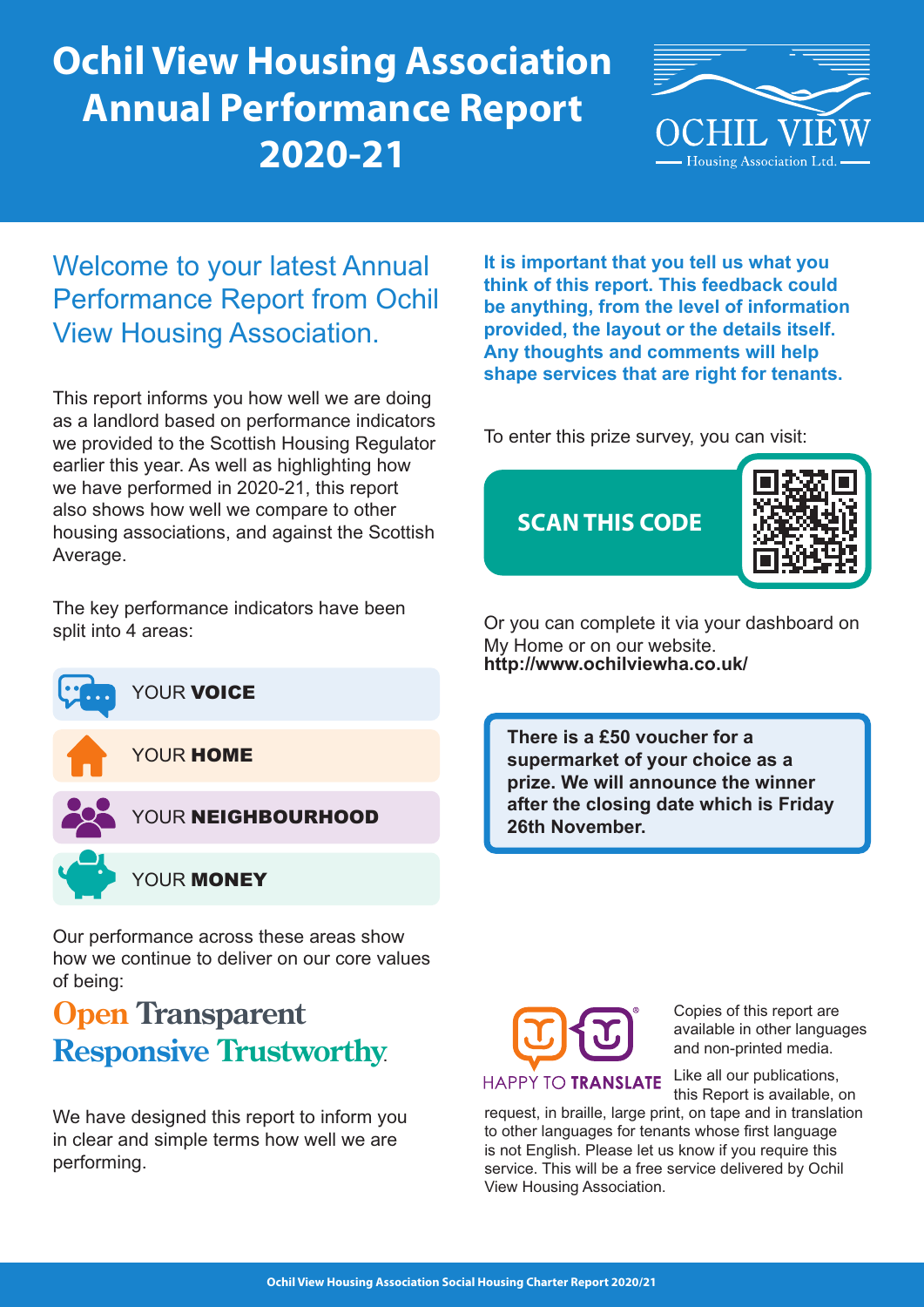# YOUR VOICE



**This section sets out several indicators around communication. Ochil View Housing Association tenants and other customers should find it easy to communicate with their landlord and get the information they need about their landlord, how and why it makes decisions and the services it provides.**

### Indicator 1: **What percentage of tenants are satisfied with the overall service?**





**Evaluation of performance 2020-21:**

## **What does this tell us?**

This 90.1% figure is the same as 2019-20. It highlights a high level of satisfaction among tenants of the overall services we are providing. This is higher than our peer and Scottish average, which is very encouraging. It is important we continue to deliver the best possible services for our tenants.

Indicator 2: **Percentage of tenants who feel their landlord is good at keeping them informed about services and decisions.**



**Evaluation of performance 2020-21:** 94.5%

## **What does this tell us?**

This 94.5% figure, the same as last year's, highlights that a substantial number of our tenants feel we are good or very good at keeping them informed about what's happening. This is done in several ways, including our Newsletter, our website, social media and through letters, phone calls and texts. We strive to continue providing information in a way that suits each tenant.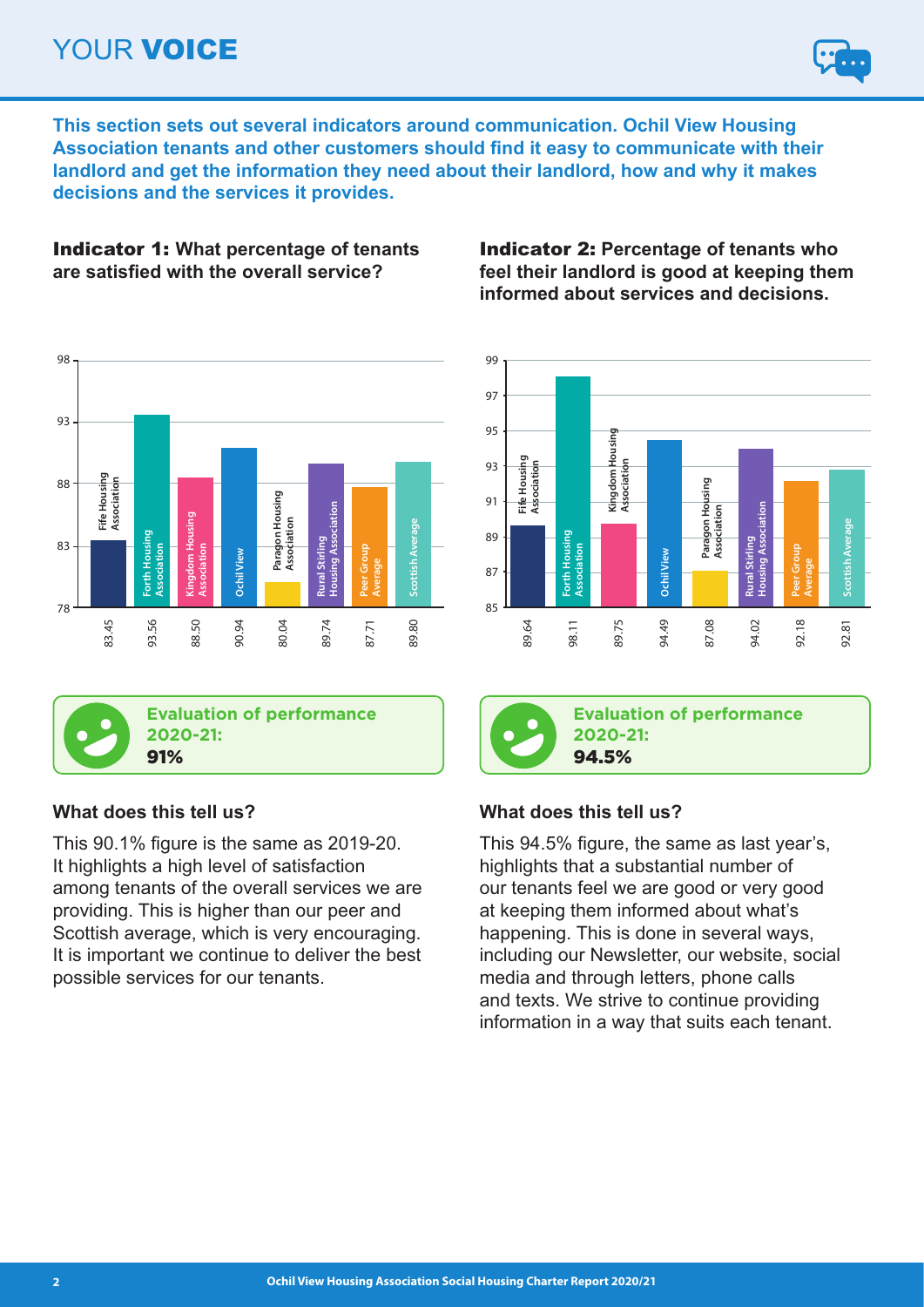

## Indicator 3: **Percentage of all complaints responded to in full for Stage 1/Stage 2\* complaints.**





Evaluation of Performance 2020-21: **99.2%** for Stage 1 Complaints & **100%** for Stage 2 Complaints

## **What does this tell us?**

We continue to perform extremely well in this area, both in comparison with our peers and the Scottish average. We value complaints and learn from them, it helps improve the standard of service we deliver. We welcome all comments, complaints and compliments.

Indicator 4: **Average time in working days for full responses to Stage 1/Stage 2\* complaints.**





Evaluation of Performance 2020-21: **2.25 days** for Stage 1 Complaints & **12.2 days** for Stage 2 Complaints

## **What does this tell us?**

Although a slight increase from last year, we continue to perform very highly compared to our peers and the Scottish average. It is vital we respond to complaints as quickly as we can. Stage 2 complaints often take longer as they usually require more complex investigation.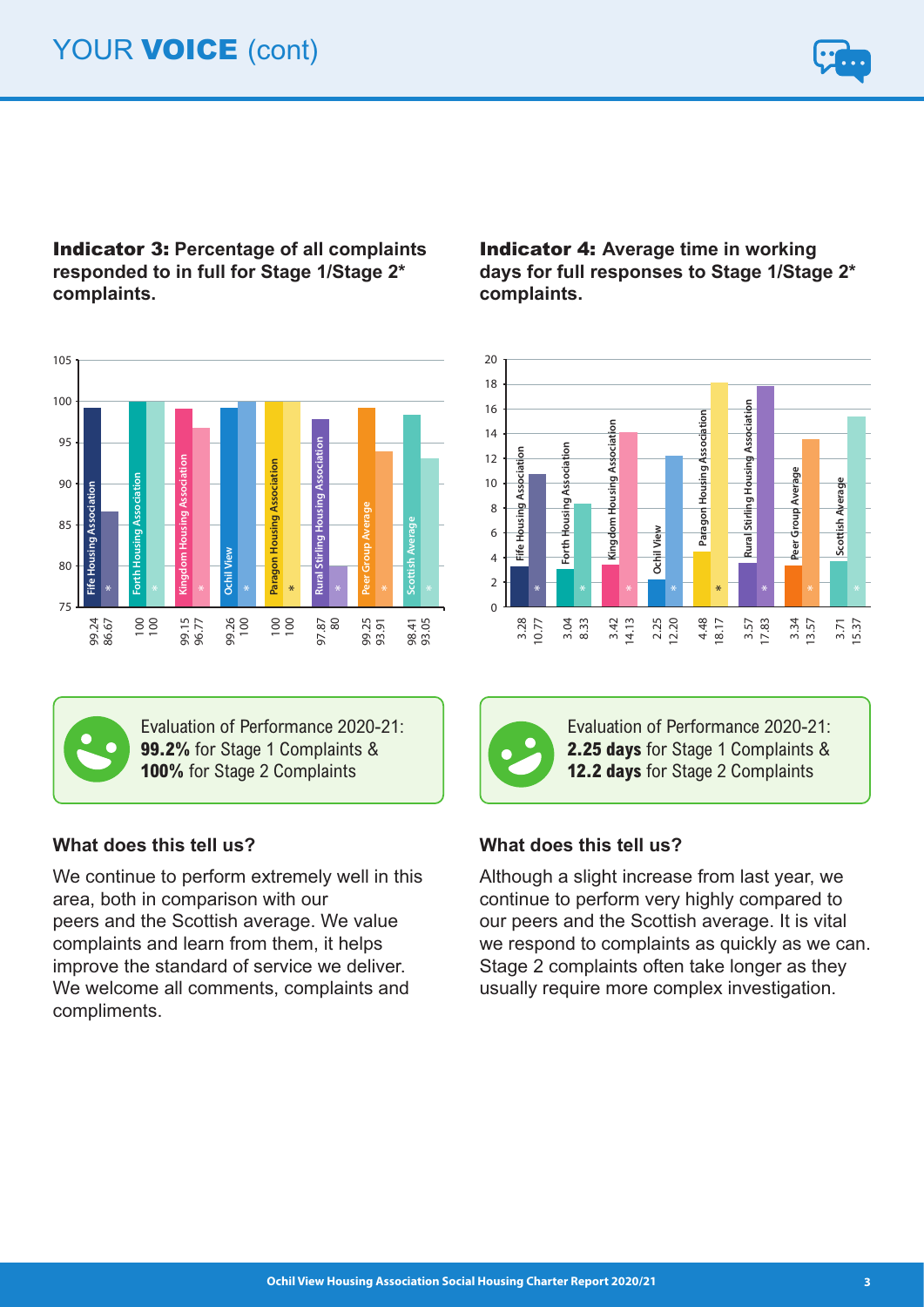# YOUR **VOICE** (cont)



Indicator 5: **Percentage of tenants satisfied with the opportunities given to participate in landlord decision making.**





**Evaluation of performance 2020-21:**  91.3%

### **What does this tell us?**

Satisfaction with this indicator remains at 91.3%. This is higher than the Scottish average and we are continuing to work hard at expanding opportunities for tenants to have their say in a way that suits them. We have appointed our first Tenant Engagement & Communications Officer to deliver on this, with an action plan in place for the next 5 years. Just get in touch if you ever want to get involved. Every voice counts.



### **At Ochil View Housing Association, we want all our tenants to be able to talk and engage with us in a way that suits them. Every voice counts.**

#### **WEBSITE**

Our website has lots of useful information about your tenancy. And if you sign up to the 'My Home' service, you can pay bills, report repairs and raise any query or issue.

#### **PHONE**

Simply call us on 01259 722 899 to speak to a staff member. For tenant engagement queries, you can call or text our Tenant Engagement Officer directly on 07874 864 323.

### **FACEBOOK**

You can find our Facebook page at: facebook.com/Ochilviewha We are also on Twitter at: twitter.com/ViewOchil

### **SURVEYS**

There are a range of surveys available to tenants. These include satisfaction around repairs, our annual rent review and one for new tenants. These are a great way for you to tell us how well the services are working for you.

### **EMAIL**

We have an email address for general enquiries. It is: customerservices@ochilviewha.co.uk We also have an address for tenant engagement enquiries: tenantengagement@ochilviewha.co.uk

### **BOOK AN APPOINTMENT**

Our office is only open for appointment visits at the moment. If you have an urgent matter to discuss and prefer to do it in person, call us on our main number and we'll do our best to help you.

### **MONTHLY TENANT SESSIONS**

We hold monthly online sessions with our tenants via Zoom. This is a great platform to meet other tenants and share your experiences of being part of Ochil View Housing Association. Contact our Tenant Engagement number/email above for more info.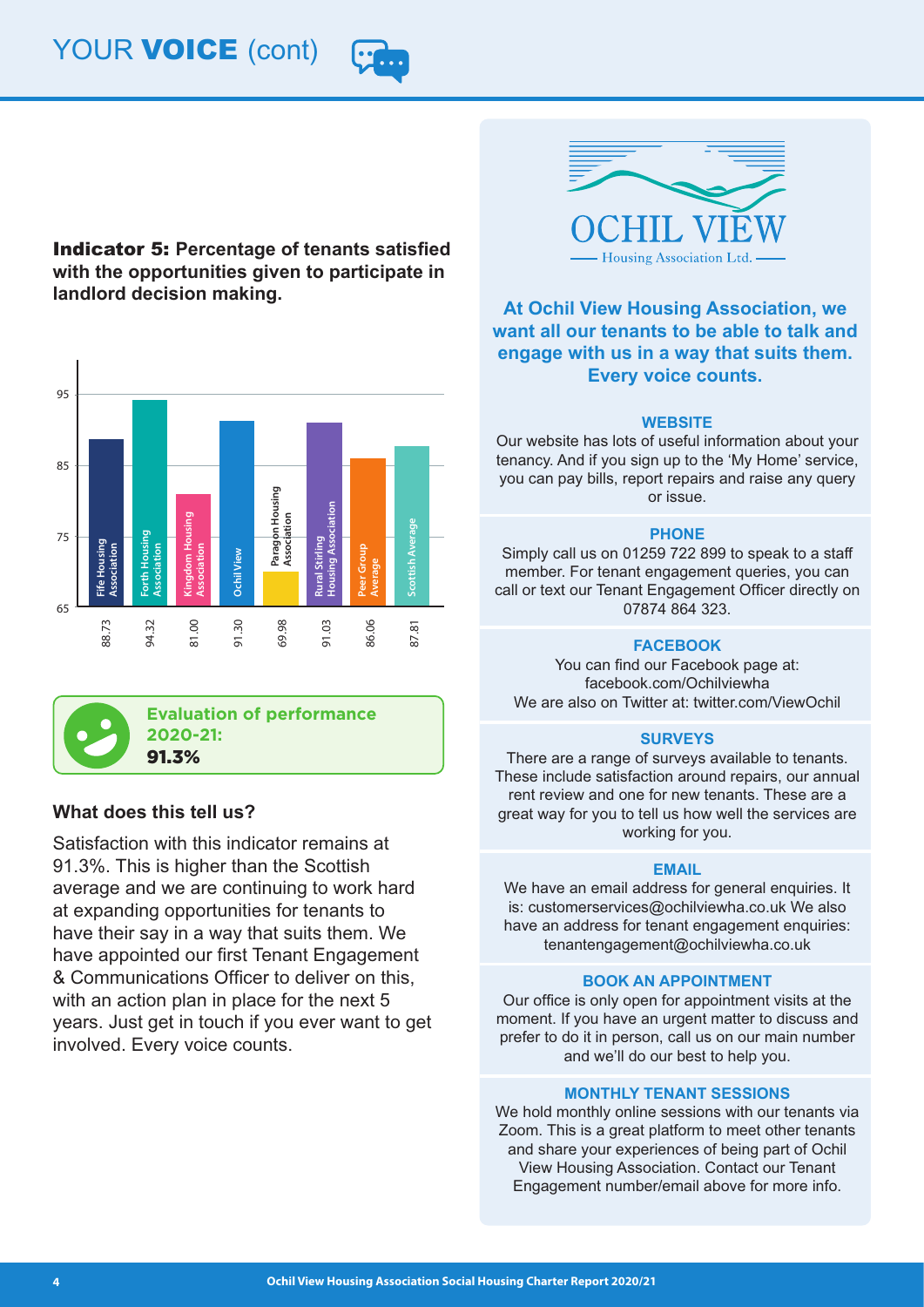## YOUR HOME



**This section sets out several indicators around tenants' homes. These homes should, as a minimum, meet the Scottish Housing Quality Standard when they are allocated; are always clean, tidy and in a good state of repair, and also meet the Energy Efficiency Standard for Social Housing.**

Indicator 6: **Percentage of tenants who are satisfied with the quality of their home.**





**Evaluation of performance 2020-21:**  94.4%

### **What does this tell us?**

Satisfaction has improved from 87% last year to 94.4% which means we are now performing above the average for our local comparison group and comfortably above the Scottish Average. This success has been helped with nearly £2m of investment in our energy efficiency programme, fire safety improvements and work replacing kitchens and boilers. We recognise the importance of keeping our homes in a good state of repair and will continue to invest substantially in the year ahead.

Indicator 7: **Percentage of our stock meeting the Scottish Housing Quality Standards for this year and next\*.**



84%

**Evaluation of performance 2020-21:** 

## **What does this tell us?**

Although this figure may seem a little low, every property that can meet the SHQS is compliant with it as 16% of our stock – the "non-traditional" steel framed houses in Tullibody – is exempt from the energy efficiency requirements of the standard. **Evaluation of performance of Sanctana 1998.**<br> **Evaluation of performance 199.**<br> **Evaluation of performance 199.**<br> **Evaluation of performance 199.**<br> **Rancta 42.**<br> **Rancta 42.**<br> **Rancta 42.11 91.11 91.11 91.11 91.11 91.11 9** 

*NB: The figures reported in the SHR Landlords report as shown above do not*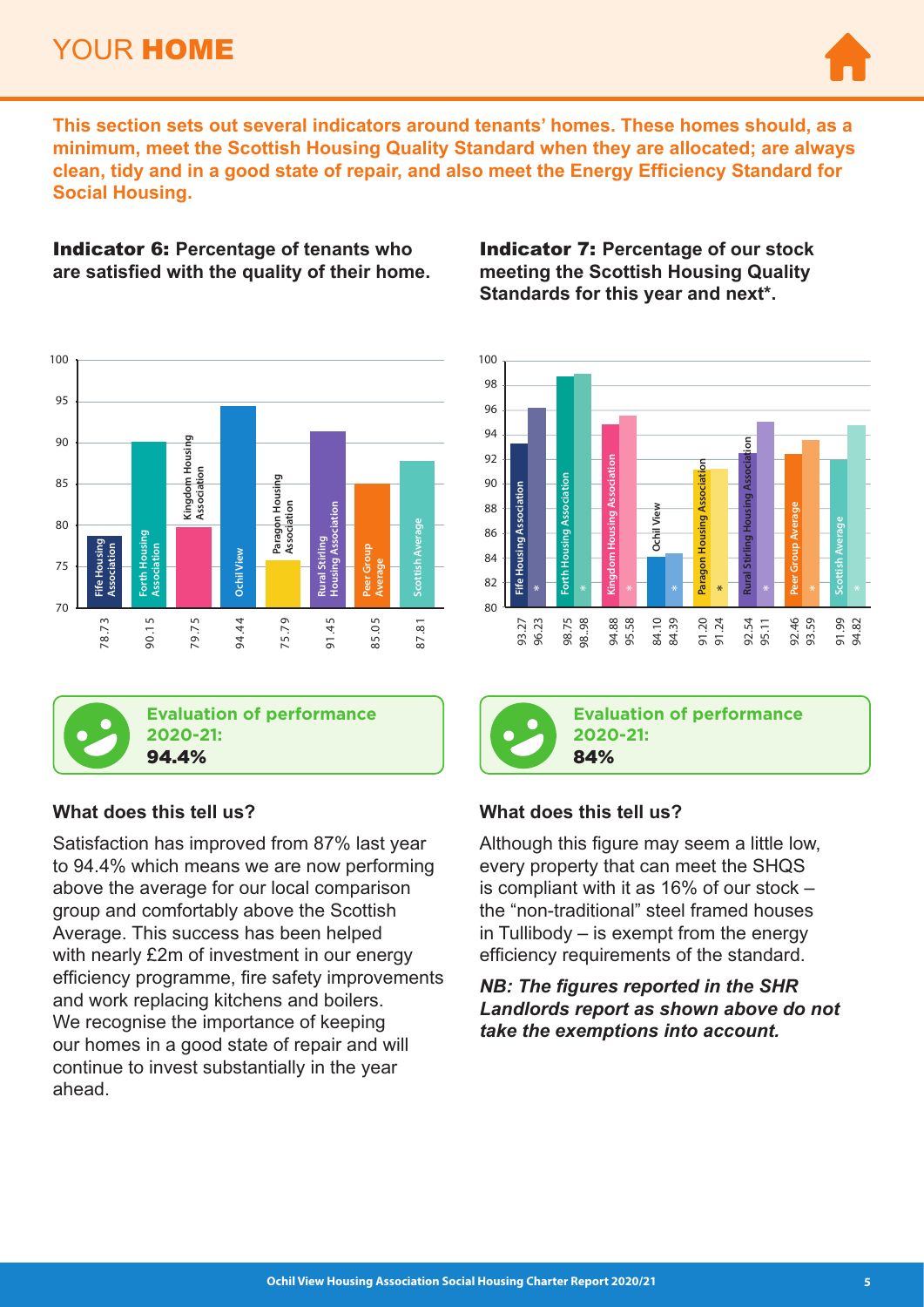# YOUR **HOME** (cont)



### Indicator 8: **Percentage of tenants who are satisfied with our repairs service.**





**Evaluation of performance 2020-21:**  98.6%

### **What does this tell us?**

We are delighted to report that our performance of 98.6% is a significant increase from 83% in 2019-20. We believe this was because of us appointing a new contractor, which has resulted in positive feedback on the service delivery. Carrying out repairs is one of the important services to our tenants and our aim now is to maintain this excellent satisfaction level going forward.

### Indicator 9: **Average length of time in hours taken to complete an emergency repair.**





### **What does this tell us?**

Although very slightly up from 1.4 hours last year, we continue to perform excellently in this area, better than our peer and Scottish average. We will continue to quickly make homes as safe as possible in an emergency.



## Indicator 10: **Average length of time in days taken to complete non-emergency repairs.**



# 5.74 days

### **What does this tell us?**

Disappointingly, this has increased slightly from 5.24 days last year. Primarily, the restrictions during the pandemic, including the periods of lockdown, meant that repairs were completed out with our timescales. However, we are still better than our peer average and will continue to get repairs done as quickly as possible.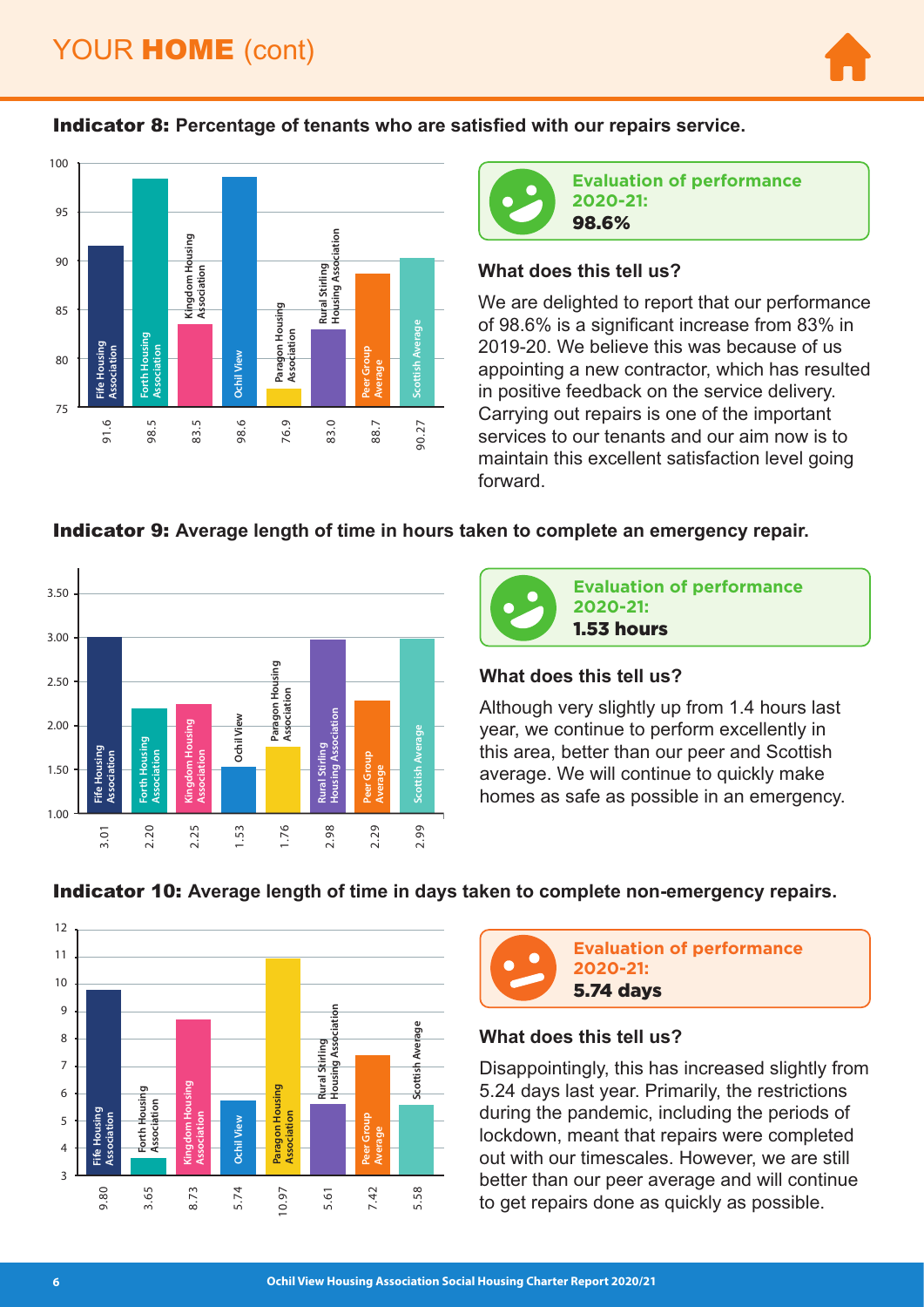

### Indicator 11: **Percentage of reactive repairs carried out in the last year that we completed right first time.**





**Evaluation of performance 2020-21:**  89.74%

### **What does this tell us?**

We have dropped very slightly, from 90.77% last year but we remain around the same as pur peer average and just slightly below the Scottish average. This figure highlights those repairs that have been completed without the need for further visits. We continue to work hard at improving this in order to minimise the **Exaltation of**<br>
The strain of the strain of the strain of the strain of the strain of the strain of the strain of the strain of the strain of the strain of the strain of the strain of the strain of the strain and purpler

Indicator 12: **Average time in calendar days to re-let properties.**



55.8 days

## **Evaluation of performance 2020-21:**

## **What does this tell us?**

This figure is important as letting homes as quickly as we can means we can maximise our income to invest in homes and services, Sadly, we have seen a substantial increase in the average number of days it is taking us to re-let a property, from 16.5 days last year to 55.8 this year. This is down to the restrictions and challenges we've faced during the Covid pandemic.

There was a period during 2020 when we weren't letting any properties. In addition, we were only allowed one tradesperson into a void property at a time, further delaying any opportunity to re-let quickly. With restrictions easing, we look forward to reporting a significant improvement in this area next year.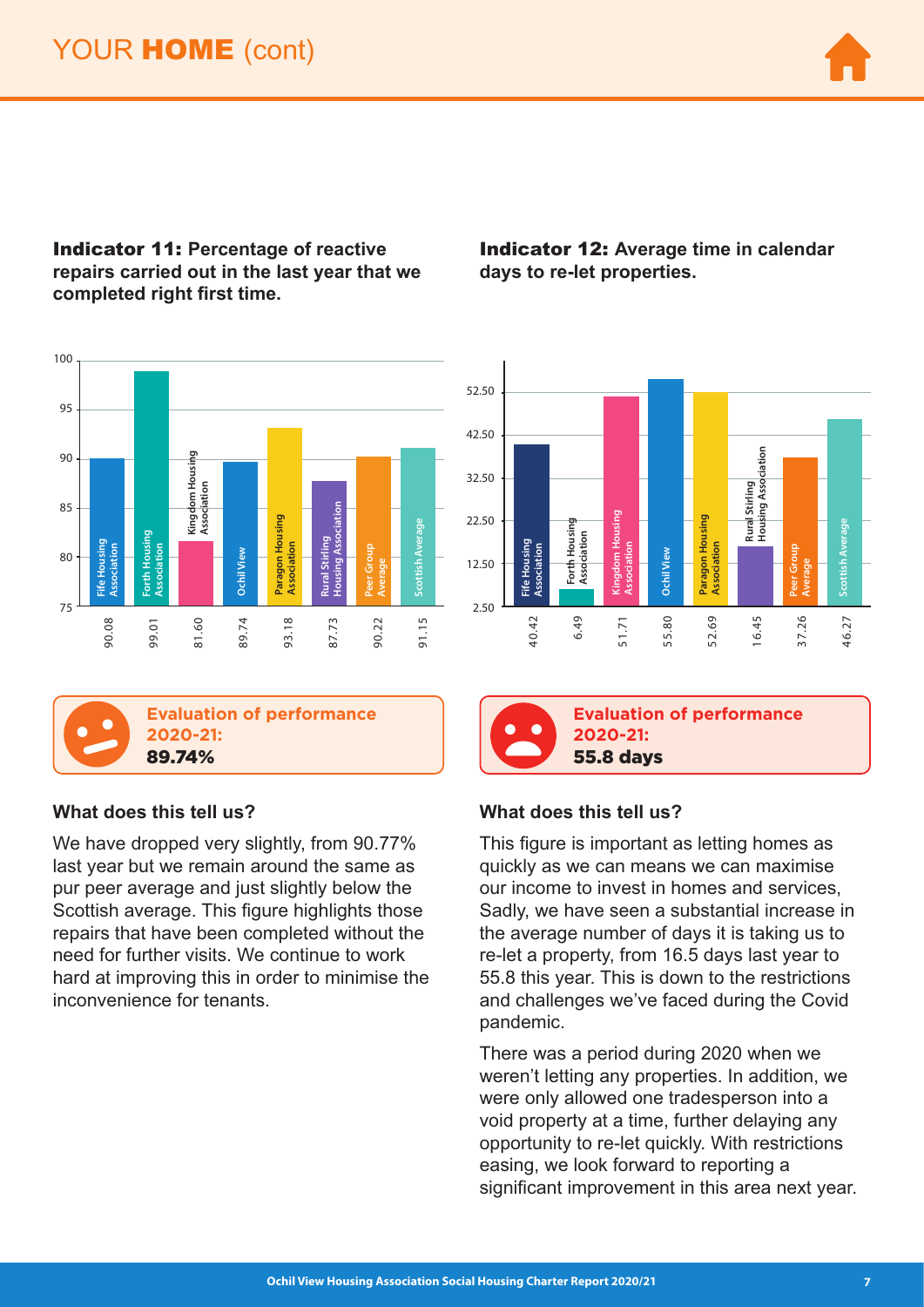# YOUR NEIGHBOURHOOD



**This section sets out that tenants and other customers should live in well-maintained neighbourhoods where they fee safe.**

Indicator 13: **Percentage of anti-social behaviour cases resolved within locally agreed targets.**





## **What does this tell us?**

There is a very slight decrease in this figure, from 99.8% last year. Resolving anti-social behaviour remains an important priority for us as tenants should feel safe in their home and neighbourhood.

Indicator 14: **Percentage of tenants who are satisfied with our contribution to management of the neighbourhood.**





**Evaluation of performance 2020-21:**  83%

## **What does this tell us?**

There figure is the same as last year and we remain below the Scottish average. We have found this to be a difficult indicator to be clear and definitive on as there are several agencies involved in neighbourhood management. We will continue to work hard identifying any areas Evalue<br>
2020<br>
83%<br>
What does this<br>
There figure is the<br>
remain below the<br>
found this to be<br>
and definitive on<br>
involved in neight will continue to we<br>
we can improve.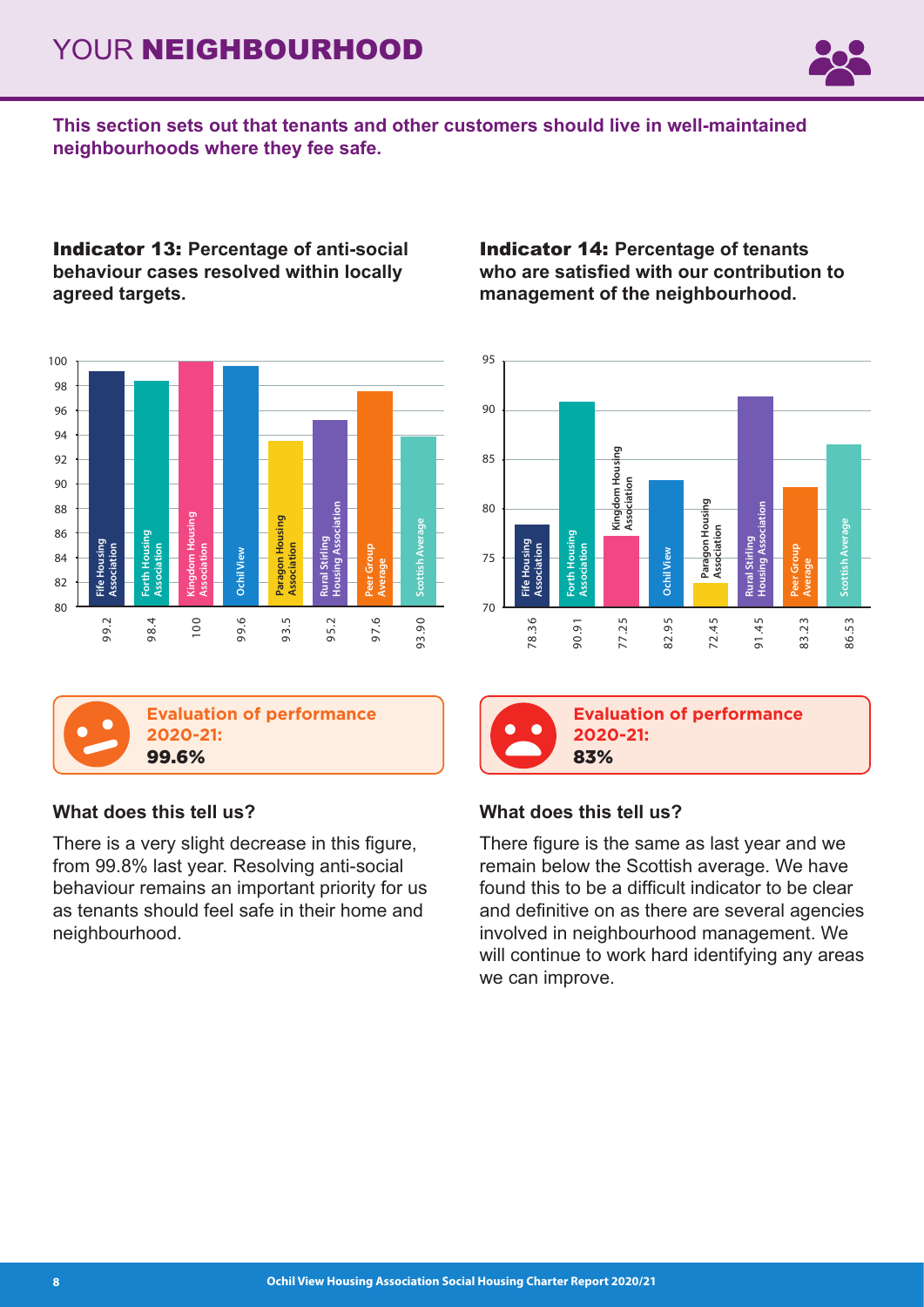## YOUR **MONEY**



**This section sets out that tenants, owners and other customers receive services that provide continually improving value for the rent, and other charges they pay. There should also be a balance between the level of services provided and the cost of services, as well as providing tenants with clear information on how rent and other money is spent.**

Indicator 15: **Percentage of tenants satisfied that their rent represents value for money.**





## **What does this tell us?**

There is no change to this figure from 2019- 20. Although we are above our peer average, we remain below the Scottish average. We will continue to work at ensuring tenants feel the rents charged are reasonable and affordable.



Indicator 16: **Average % rent increase.**



**Evaluation of performance 2020-21:**  0.7%

## **What does this tell us?**

Our average rent increase is lower than the peer and Scottish average. We will continue to try keep rents as low as possible so homes are more affordable and tenants get value for money.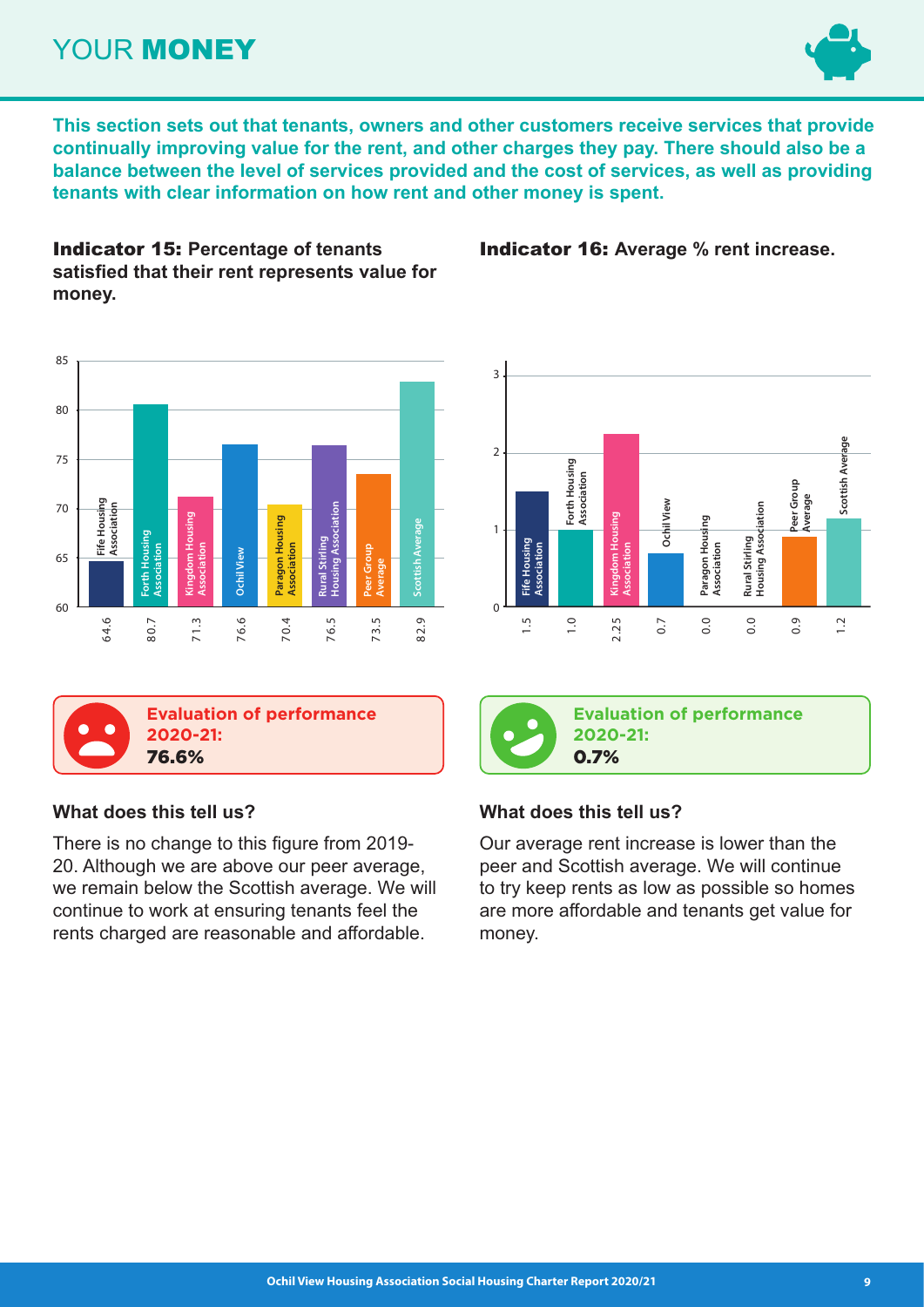# YOUR **MONEY** (cont)



## Indicator 17: **Percentage of gross rent arrears as a percentage of rent due.**



**Evaluation of performance** 



## **What does this tell us?**

**2020-21:** 

Whilst this figure is an improvement on last year's 6.7%, our arrears are still above the peer average and the Scottish comparison. The change in Universal Credit payment dates and the introduction of our 'My Home' service have helped but we will continue to work on this. Collecting as much rent as we can means **Evaluation of performance**<br> **Evaluation of performance**<br> **Evaluation of performance**<br> **EVALUATE 2020-21:**<br> **EVALUATE 2020-21:**<br> **EVALUATE 2020-21:**<br> **EVALUATE 2020-21:**<br> **EVALUATE 2020-21:**<br> **EVALUATE 2020-21:**<br> **EVALUAT** 

## Indicator 18: **Rent collected as a percentage of rent due.**





**Evaluation of performance 2020-21:**  100.3%

### **What does this tell us?**

We have improved on this figure from last year (98.8%) and now perform better than the peer and Scottish average. This has been helped by the change to Universal Credit, which brought payments in-line with when tenants receive their money. Continuing to maximise our rent collection insures we can make further green Evaluation of pe<br> **Evaluation of pe**<br> **Evaluation of pe**<br> **2020-21:**<br> **100.3%**<br>
What does this tell us?<br>
We have improved on this fig<br>
(98.8%) and now perform be<br>
and Scottish average. This h<br>
the change to Universal Cree<br>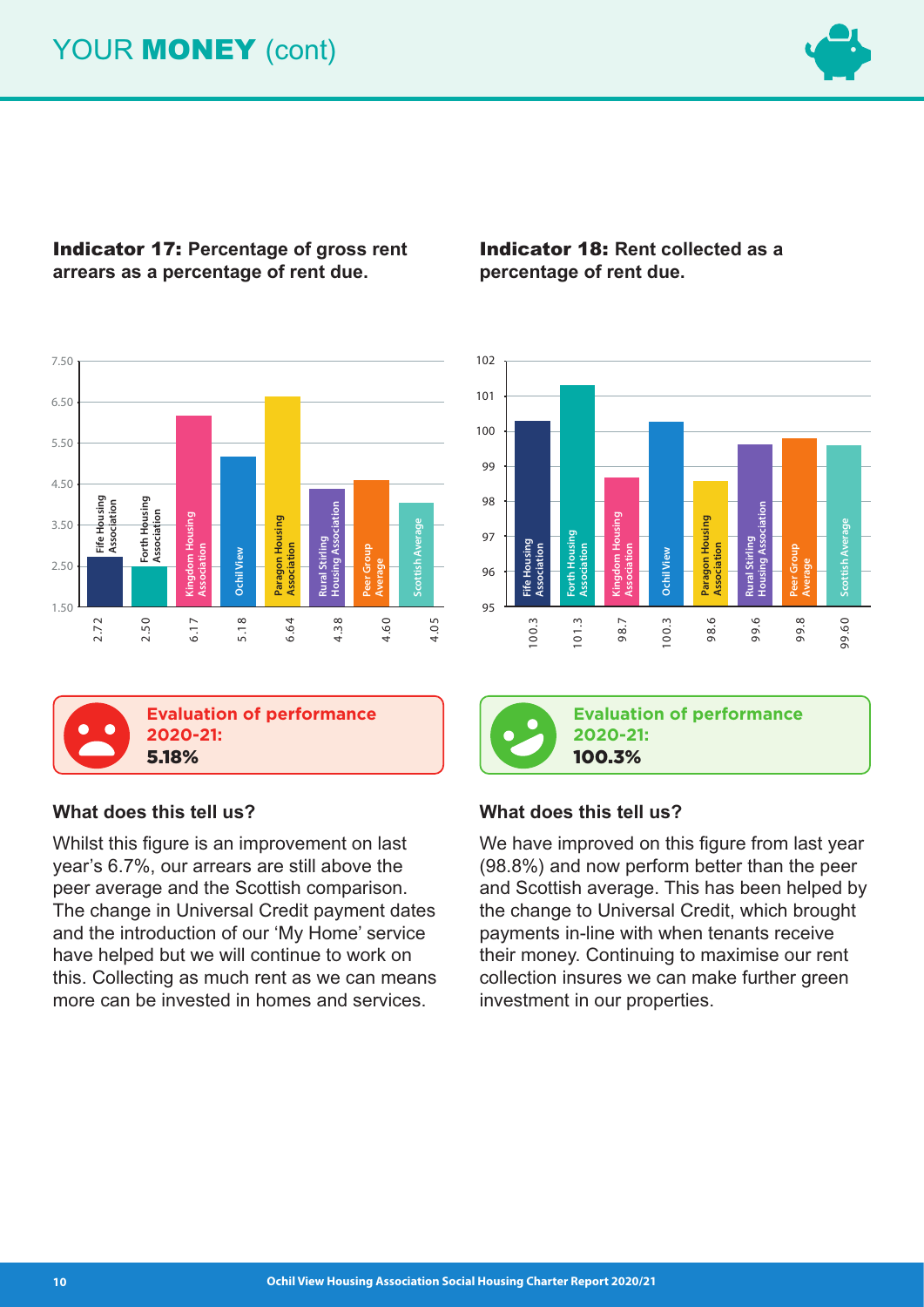# YOUR **MONEY**



# SATISFACTION WITH FACTORING SERVICES

**We also have a number of factored owners at Ochil View Housing Association and it is important that they also tell us how satisfied they are with the services they receive:**

## Indicator 19: **Percentage of rent lost while a property is empty.**

**Percentage of factored owners satisfied with the service**





## **What does this tell us?**

This figure is an increase from 0.44% last year but we are not entirely surprised by this, given the issues that Covid have presented when getting a property ready to be re-let. We expect this will improve in the year ahead.





**Evaluation of performance 2020-21:**  52.8%

## **What does this tell us?**

We are performing less well in this area than our peer or Scottish average. We are continuing to work hard at introducing new actions that we feel will help improve this area.